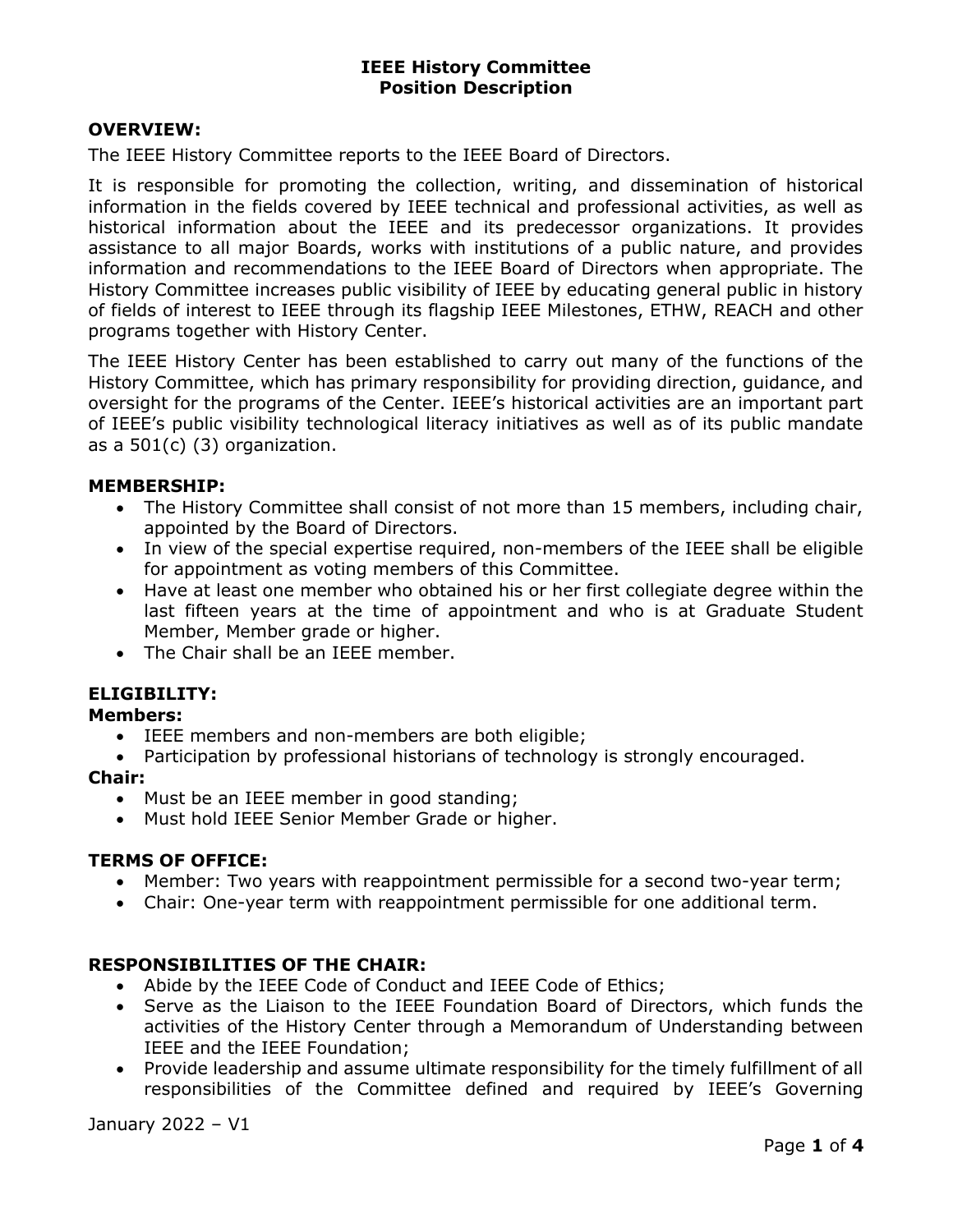Documents, as follows: The IEEE Certificate of Incorporation under New York State Not for Profit Corporation Law; the IEEE Constitution; IEEE Bylaws, notably Bylaws I-304 and I-305; IEEE Policies; and the IEEE History Committee Operations Manual;

- Assure the timely fulfillment of ad hoc responsibilities that may be assigned to the Committee by the President or Board of Directors;
- Identify and address needed improvements in the Committee's processes and operations;
- Work closely and effectively with members of the IEEE Professional Staff in fulfilling the above-identified responsibilities;
- Represent the Committee before the IEEE Board of Directors, and submit the Committee's year-end report;
- Provide a thorough and timely orientation for Members of the Committee;
- Serve as a mentor to Members, especially new Members of the Committee;
- Preside over all meetings of the Committee, assuring that appropriate and fair processes are followed, and that appropriate records are maintained;
- Demonstrate and foster a culture of professionalism, open discussion, and confidentiality;
- Submit recommendations to the IEEE Nominations and Appointments Committee for next year committee members and potential future members;
- Complete compliance training, as required by IEEE.

# RESPONSIBILITIES OF THE VICE-CHAIR:

- Abide by the IEEE Code of Conduct and IEEE Code of Ethics;
- Become familiar with the committee Operations Manual and related sections of IEEE's Bylaws, Policies and governing documents.
- Accept and carry out such tasks and responsibilities as are assigned by the Chair in a timely manner. These may typically include:
	- $\circ$  Participation in such orientation activities as requested by the Chair;
	- o Review committee agendas and minutes prior to each meeting;
	- $\circ$  Contribute for the development of the annual schedule of activities;
	- $\circ$  Chair and serve on ad hoc committees, as appointed by the Chair;
	- o Actively participate in all committee discussions and meeting;

Act on behalf of the Chair in the event of his/her incapacity;

Complete compliance training, as required by IEEE

# RESPONSIBILITIES OF COMMITTEE MEMBERS:

- Abide by the IEEE Code of Conduct and IEEE Code of Ethics;
- Become familiar with the committee Operations Manual and related sections of IEEE's Bylaws, Policies, and governing documents;
- Actively participate in all committee meetings and discussions;
- Accept and carry out such tasks and responsibilities as are assigned by the Chair in a timely manner. These typically include:
	- $\circ$  Participation in such orientation activities as requested by the Chair;
	- o Review committee agendas prior to each meeting;
	- o Contribute for the development of the annual schedule of activities;
	- $\circ$  Chair and serve in AdHoc committees as appointed by the Chair;
	- o Serve as an Advocate for at least two Milestones per year;

January 2022 – V1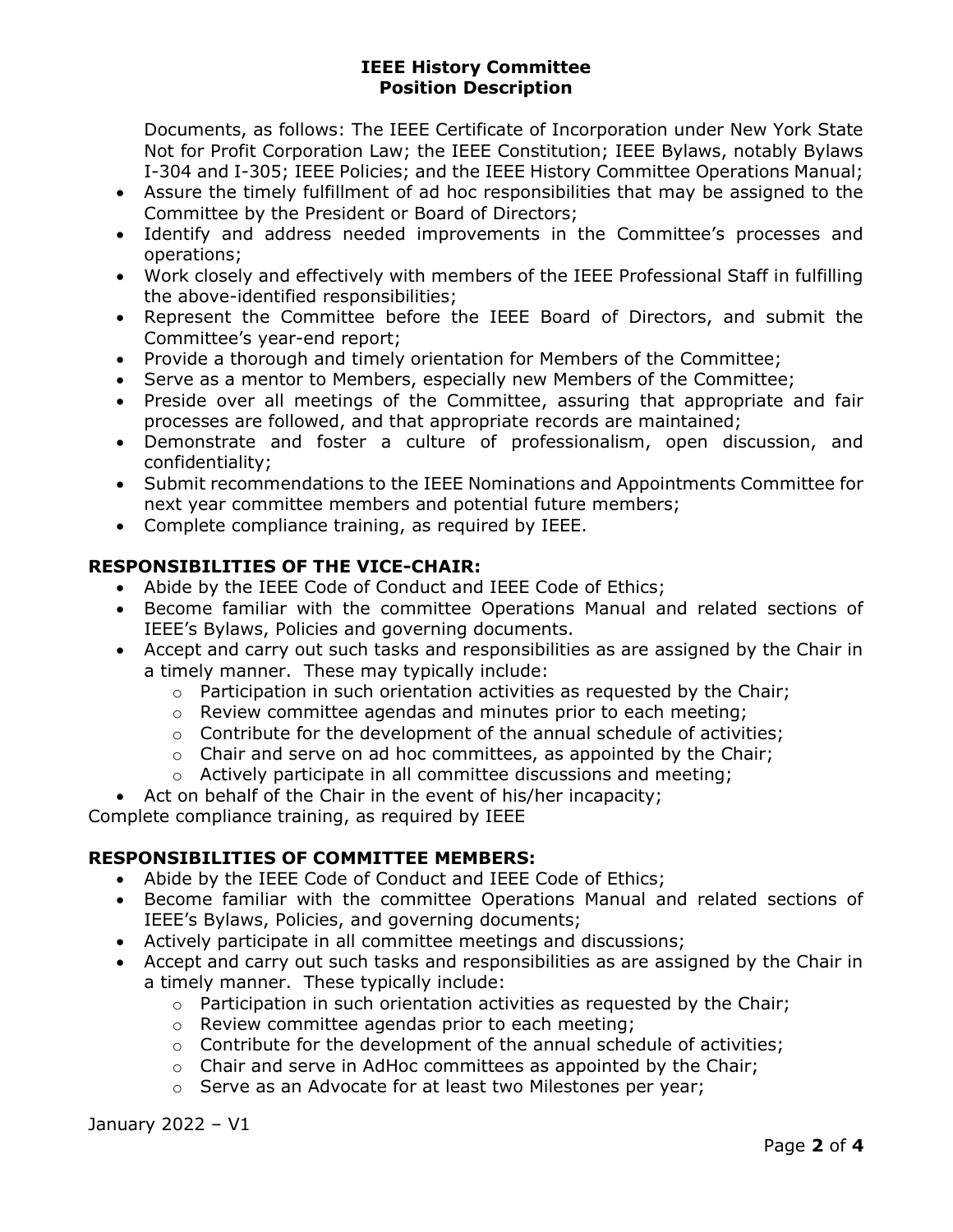- o Read and rank books submitted for IEEE Middleton Award;
- o Read and rank applications for IEEE LMC Fellowship
- Complete compliance training, as required by IEEE.

## RESPONSIBILITIES OF TREASURER:

- Abide by the IEEE Code of Conduct and IEEE Code of Ethics;
- Work with the Staff Director of the IEEE History Center to oversee History Center budget, and reports on budget status to the History Committee;
- Complete compliance training, as required by IEEE.

## RESPONSIBILITIES OF MILESTONES SUBCOMMITTEE CHAIR:

- Abide by the IEEE Code of Conduct and IEEE Code of Ethics;
- Work with staff Milestone Administrator to oversee Milestone process;
- Screen Milestones proposals;
- Designate Advocates for individual Milestones;
- Report on progress of Milestones program to History Committee;
- Assist with Milestones submissions to the IEEE Board of Directors;
- Complete compliance training, as required by IEEE.

### RESPONSIBILITIES OF AWARDS SUBCOMMITTEE CHAIR:

- Abide by the IEEE Code of Conduct and IEEE Code of Ethics;
- Work with staff Administrator to select books for the IEEE Middleton Award and to oversee the process, including designation of books for reviews to History Committee members;
- Oversee reviews of LMC Fellowship applications;
- Report on progress of the Middleton book prize and the LMC Fellowhip to the History Committee;
- Complete compliance training, as required by IEEE.

# NECESSARY QUALIFICATIONS AND SKILLS:

#### Knowledge

- General familiarity with the IEEE's fields of interests, activities, mission, goals, needs, and direction;
- General familiarity with the functions of IEEE's Major Organizational Units;
- Strong interest in the history of IEEE-related sciences and technologies;
- Interest and ability in the area of public outreach;
- Knowledge of the history of IEEE-related sciences and technologies and knowledge of IEEE institutional history and function;
- Knowledge of the workings of the History Committee.

### **Experience**

- Experience relevant to the mission of the Committee: acquired either through volunteer activities in IEEE or in similar roles in other organizations, especially previous engagement in history related activities;
- Experience in working within IEEE's operating culture of volunteer/staff partnerships or experience in other organizations that provide appropriate preparation for working in the IEEE culture.